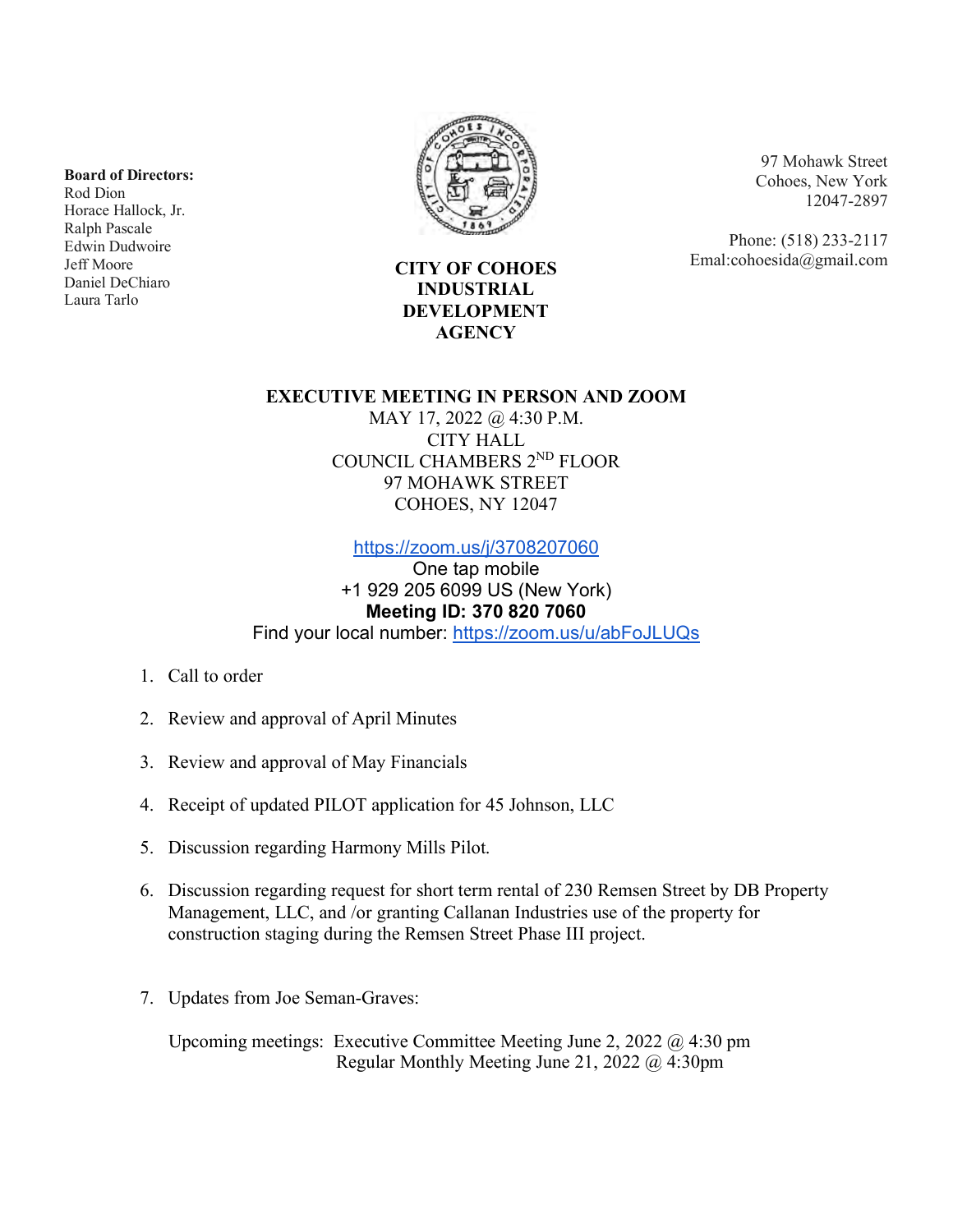**Cohoes Industrial Development Agency April 12th, 2022 Board of Directors Regular Monthly Meeting Common Council Chambers/ City Hall Meeting was held in person and Zoom** 

**ROLL CALL:**  $Mr.  $Dion - X$$ **Mr. Hallock – X Mr. Dudwoire - X Mr. Pascale – X Mr. DeChiaro – X Mr. Moore – X Ms. Tarlo – X** 

> **Also in Attendance: Cate Hedgeman, Debbie Jacques, Joe Graves, Nadine (Joe Scotts Office) , Mike Durocher**

**The meeting was called to order at 4:30 PM by Rod Dion with a quorum present.\_**

**Agenda: Approval of the March minutes was made after a clarification that the approval of the Brookfield Project was in the best interest of the city was made by Mr. Brian Kremer and was not a decision that the IDA had approved but is under consideration. Motion to approve was made by Mr. Hallock and 2nd by Ms. Tarlo.** 

**Financials: CIDA was the successful bidder on 226 Remsen Street. Initial deposit was \$1800 and balance yet to be paid. There were no other questions. Motion to accept was made by Mr. Pascale and 2nd by Mr. Hallock.** 

**Remsen Street Project: projected costs of water and sewer lines are running apx 23% over projected cost, and other expense coming in at apx 13% over projected as costs are fluctuating. National Grid has been working on the project and will be paid upon completion apx by fall of 2022. Mr. Graves suggested we move ahead on this project. motion to approve was made by Mr. Hallock and 2nd by Mr. Pascale. Vote to approve was made by the board.** 

*Lexington Hills Phase* **2 and 3: Motion to approve a 6 year extension to cover phase 2 and 3 were approved. Phase 2 to begin around June/July 2022 and will then roll into phase 3. Motion to approve was made by Mr. Pascale and 2nd by Mr. Hallock. Vote to approve was made by the board.** 

*45 Johnson Pilot***: After a very robust and lengthy discussion of the pros and cons of this pilot it was determined to be tabled for further discussions by the board. The Planning a nd Zoning Board have already given them approval but there is some question as to the CIDA involvement as a Pilot Project.** 

*Harmony Hill Request for Extension***. It was suggested that Harmony Hill make a formal request for an extension and submit a Pilot request on the future of the Power Station.**